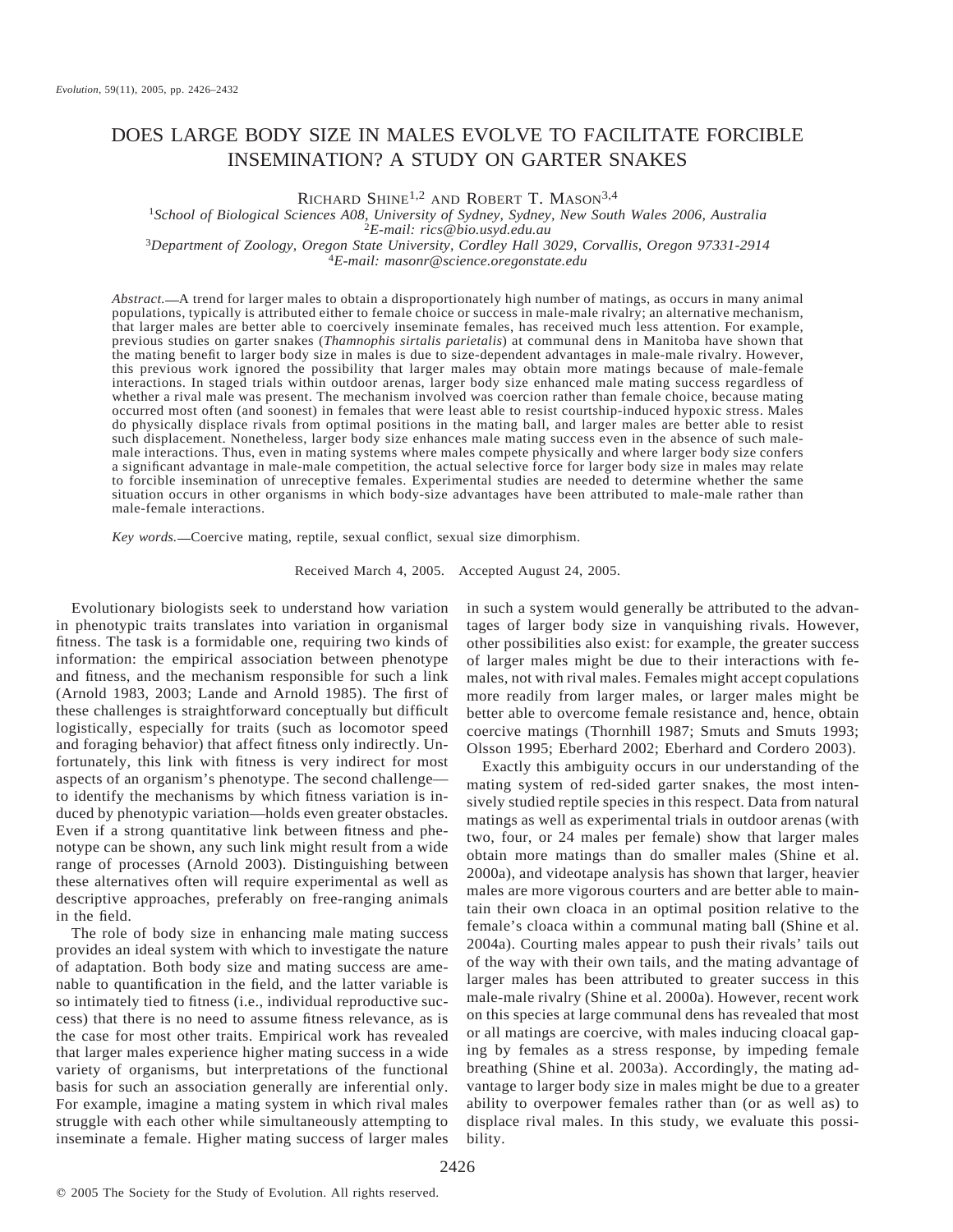#### MATERIALS AND METHODS

#### *Study Species and Area*

Red-sided garter snakes (*Thamnophis sirtalis parietalis*) are small (average snout-vent lengths  $[SVLs] = 45$  cm for adult males, 60 cm for females), nonvenomous, natricine colubrids that are abundant in the severely cold prairies of south-central Manitoba, in central Canada (Rossman et al. 1996). Snakes in this area congregate in large communal overwintering sites for eight months each year to escape lethally low temperatures (Gregory 1974; Gregory and Stewart 1975). Males emerge earlier in spring than do females and remain longer near the den prior to dispersal; thus, sex ratios near the den are highly male biased (Gregory 1974). As soon as females emerge, each is vigorously courted, immediately becoming the nucleus of a mating ball that may contain anything from a single suitor to dozens of males (Mason 1993). To obtain a copulation, a male must induce the female to gape her cloaca open, and then insert a hemipenis before any of his rivals can do so. At least for matings by newly emerged (and thus, weak and slow) females, cloacal gaping by females results from coercion rather than sexual receptivity. By impeding female breathing, courting males induce a stress response (cloacal gaping to expel odoriferous antipredator secretions from the cloacal glands) that enables copulation to occur (Shine et al. 2003a).

The present study was conducted in May 2004 at a den containing more than 50,000 garter snakes, located 1.5 km north of the town of Inwood in south-central Manitoba  $(50°31.58'N, 97°29.71'W)$ . The den lies at the edge of a limestone quarry, among aspen woodland, and has been described in detail in previous work (Shine et al. 2003a,b).

# *Effect of Male Body Size on Mating Success*

If larger size enhances mating success via male-female rather than (or as well as) male-male interactions, larger size should be an advantage even in the absence of rival males. Previous studies have used multiple males per female in such trials (Joy and Crews 1988; Shine et al. 2000a, 2004a). Thus, we placed single unmated females (newly emerged and lacking a mating plug; Mason 1993) with either a single male or two males, one large ( $>45$  cm SVL) and one small ( $\leq 45$ ) cm SVL), in open-topped nylon outdoor arenas  $(1 \times 1$  m, 0.8 m high) erected beside the den. We allowed trials to proceed for 20 min or until copulation occurred (if  $\leq$ 20 min). The time taken and the identity of the copulating male were recorded. Snakes for these trials were collected from the adjacent den immediately prior to use. All snakes were released as soon as they had been weighed and measured after completion of a trial. Each snake was used in only a single trial. We recorded behaviors as well as mating success during these trials, as follows.

# *Effect of Male Body Size and Presence of a Competitor on Courtship Intensity and Body Position during Courtship*

Rings were painted around the body of females using nontoxic paint that wore off in less than 24 h. A white ring was centered on the cloaca, with colored rings at 2-cm intervals from 20 cm anterior to the cloaca back to 10 cm down the

tail. Males were marked with a single ring centered on the cloaca. We began recording snake behaviors 5 min after the animals had been introduced to their arenas; courtship had commenced in all cases and in a few trials already had proceeded to copulation (in which case we recorded the identity of the successful male, but did not obtain behavioral data on courtship intensity or position). In the other trials, we recorded either one or two variables for each male at 10-sec intervals for 200 sec, beginning at a random time within the next 10 min: courtship intensity, on a 4-point scale  $(0 = no$ courtship,  $1 =$  alignment,  $2 =$  chin-rubbing,  $3 =$  caudocephalic waving; for more details see Whittier et al. 1985); position of the male's cloaca relative to the female's cloaca (i.e., the location of the male's cloaca in terms of the number of rings anterior or posterior to the female's cloaca). Because of frequent changes in position, the second variable was more difficult to score (requiring two observers and one datarecorder), so our sample sizes were smaller for this trait than for courtship intensity (which required only one observer and one data-recorder). Our previous studies have shown that courtship intensity and cloacal positioning are robust predictors of mating success in this system (Shine et al. 2004a).

# *Female Ability to Resist Hypoxia as a Determinant of Mating*

If male body size affects mating success via male-female rather than male-male interactions, the mechanism might involve either female choice (active preference for larger males) or forcible insemination (inability of females to resist hypoxic stress induced by courtship; Shine et al. 2003a). To discriminate between these possibilities, we measured female ability to withstand hypoxic stress immediately prior to each trial. We did this by holding the female stretched out and stroking her dorsal surface with a finger in a posterior-toanterior direction to impede breathing, as occurs with the caudocephalic waves of courting males (Shine et al. 2003a). We recorded the number of strokes (up to a maximum of 20) required to elicit cloacal gaping.

## *Effect of Male Body Size on Ability to Resist Displacement by Rival Males*

To quantify the effect of body size on the amount of force that a rival would need to apply to displace a courting male's tail from the vicinity of the female's cloaca, we conducted experiments on natural courting groups at the den. A live female was held by the tail to keep her immobile; she was soon covered in courting males that aligned their bodies with hers and began active tail-searching with their cloacas near hers. Courting males loop the tailbase around the female's body near the cloaca, providing a conveniently placed loop wherein we could insert a small metal hook with which we could pull the male's tail posteriorly, away from the cloaca, in the same way as other males push their rivals away. A Pesola spring balance attached to the wire hook allowed us to measure the amount of force required to move the male's tail. We then collected the male and measured his body length (SVL) and body temperature (the latter with a quick-registering cloacal thermometer).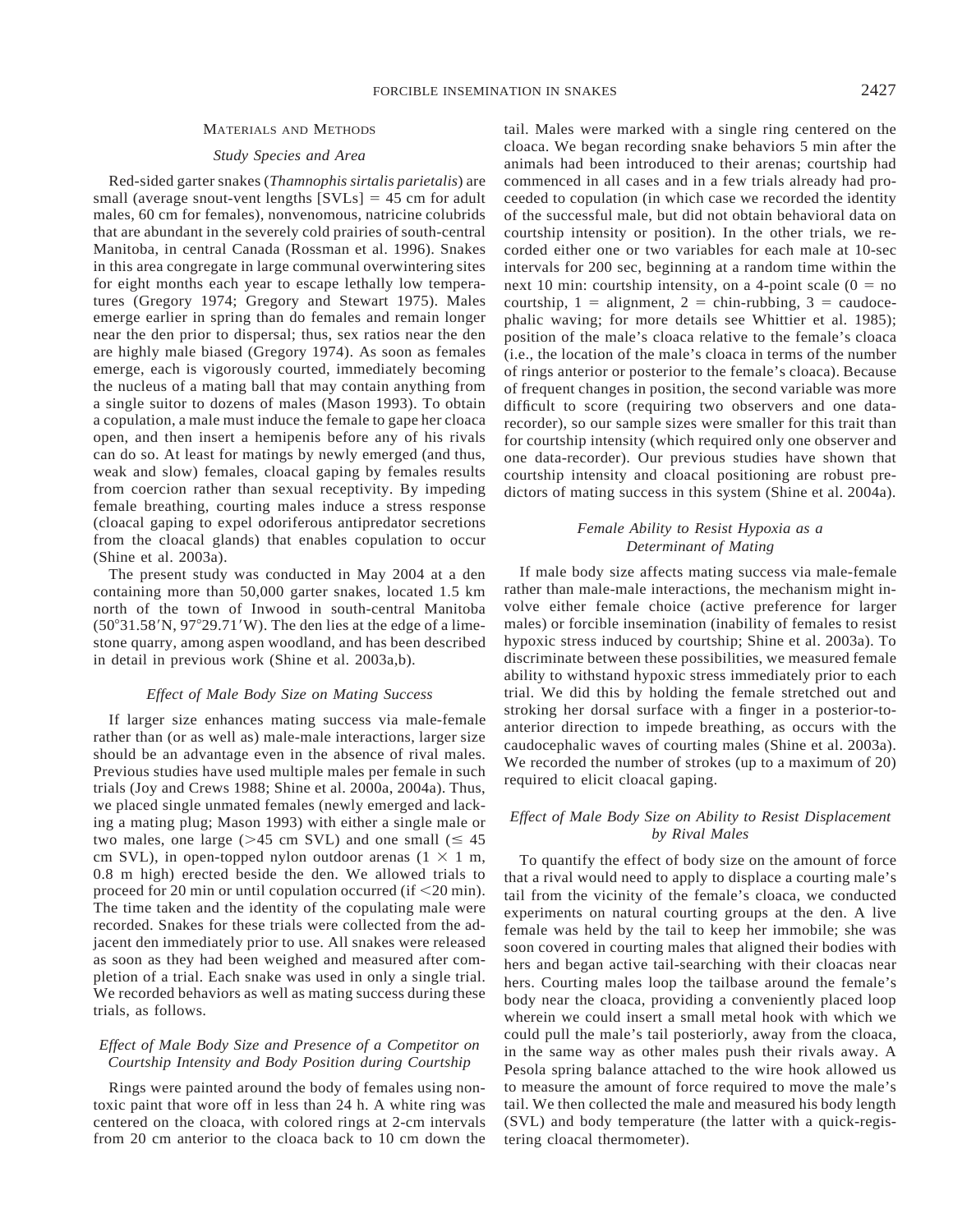## *Statistical Analyses*

Data were checked for the assumptions of parametric testing; no transformations were necessary except that body mass and SVL were ln-transformed to generate residual scores (from ln mass vs. ln SVL) as indices of body condition. We used one-tailed *P*-values for cases in which there was a clear unidirectional prediction, and two-tailed tests elsewhere. All nonsignificant ( $P > 0.05$ ) values were  $P > 0.20$ , rendering power analyses unnecessary (Day and Quinn 1989; Peterman 1990).

## **RESULTS**

#### *Effect of Male Body Size on Mating Success*

Small males averaged 39.51 cm SVL (SD =  $3.39$ ) and 21.41 g mass (4.66), large males averaged 49.36 cm SVL (3.60) and 43.31 g (9.23), and females averaged 55.23 cm SVL (6.07) and 68.05 g (26.35). Logistic regression with male body size (SVL or mass) and number of males per trial as independent variables and mating success as the dependent variable showed that larger males obtained more matings overall (for SVL as the measure of male body size: loglikelihood effect of male size  $\chi^2 = 7.88$ , df = 1, *P* < 0.005; for body mass,  $\chi^2 = 9.83$ , df = 1, *P* < 0.002). The probability of obtaining a mating was not reduced by the presence of a competing male (using SVL,  $\chi^2 = 1.45$ , df = 1, *P* = 0.22; using mass,  $\chi^2 = 1.57$ , df = 1, *P* = 0.21), nor was mating success affected by any significant interaction between male body size and number of competing males (using SVL as the measure of male body size,  $x^2 = 0.76$ , df = 1, *P* = 0.38; using mass,  $\chi^2 = 0.90$ , df = 1, *P* = 0.34). That is, male body size enhanced mating success in one-male as well as twomale trials, with the importance of body size in this respect slightly but not significantly greater in the two-male trials (Fig. 1). Mating success was not affected by the presence of a competing male because two-male trials were almost twice as likely to result in the female mating as were one-male trials (16 vs. 26%,  $\chi^2 = 1.17$ , df = 1, *P* = 0.28). In trials where mating did occur, it happened sooner in two-male trials than one-male trials (means 27.4 vs. 40.3 min;  $F_{1,58} = 5.34$ ,  $P < 0.025$ ).

## *Effect of Male Body Size and Presence of a Competitor on Courtship Intensity*

Two-factor ANOVA with male body size and number of males per trial as factors and maximum courtship intensity per male as the dependent variable revealed a significant interaction term ( $F_{1,195} = 5.92$ ,  $P < 0.016$ ; Fig. 2A). That is the degree to which a male's courtship intensity was affected by the presence of a rival differed between large and small males. We then conducted separate one-factor ANO-VAs for trials involving one versus two males. A male's body size did not affect his courtship intensity if he was alone with a female  $(F_{1,53} = 1.11, P = 0.30)$ , but larger males were more vigorous than their smaller rivals if both size classes were present in the trial  $(F_{1,142} = 27.51, P \le 0.0001)$ . That is, the presence of another male reduced courtship intensity more for small males than for large males.

Within two-male trials that proceeded to copulation, the



FIG. 1. Body sizes of male garter snakes that obtained matings in trials in outdoor arenas, compared to males that did not obtain matings: (A) snout-vent lengths; (B) body masses. In each case, means are shown plus associated standard errors. Sample sizes (bars left to right):  $n = 42, 8, 130, 7$ .

more vigorously courting male obtained the mating in 14 cases; the winner and loser exhibited equal maximum courtship intensity in another five trials. Thus, courtship vigor was highly associated with mating success (14 vs. 0,  $\chi^2 = 49.0$ ,  $df = 1, P < 0.001$ ). Adding courtship vigor into the multiple logistic regression for mating success (above) did not change the result: a male's probability of mating was enhanced by larger body size ( $\chi^2$  = 5.08, df = 1, *P* < 0.03) and by more intense courtship ( $\chi^2 = 10.27$ , df = 1, *P* < 0.002) but was not affected by the presence of a rival male ( $\chi^2 = 0.37$ , df  $= 1, P = 0.54$ ; all interactions were nonsignificant).

# *Effect of Male Body Size and Presence of a Competitor on Body Position during Courtship*

Larger males maintained their tailbases closer to the female's cloaca than did their smaller rivals (Fig. 2B;  $F_{1,40}$  = 8.12,  $P < 0.007$ ). This was true in both one-male and twomale trials, but the presence of a rival male impeded male positioning  $(F_{1,40} = 4.90, P < 0.035)$  to a similar degree in males of both size classes (interaction  $F_{1,40} = 0.001$ ,  $P =$ 0.98).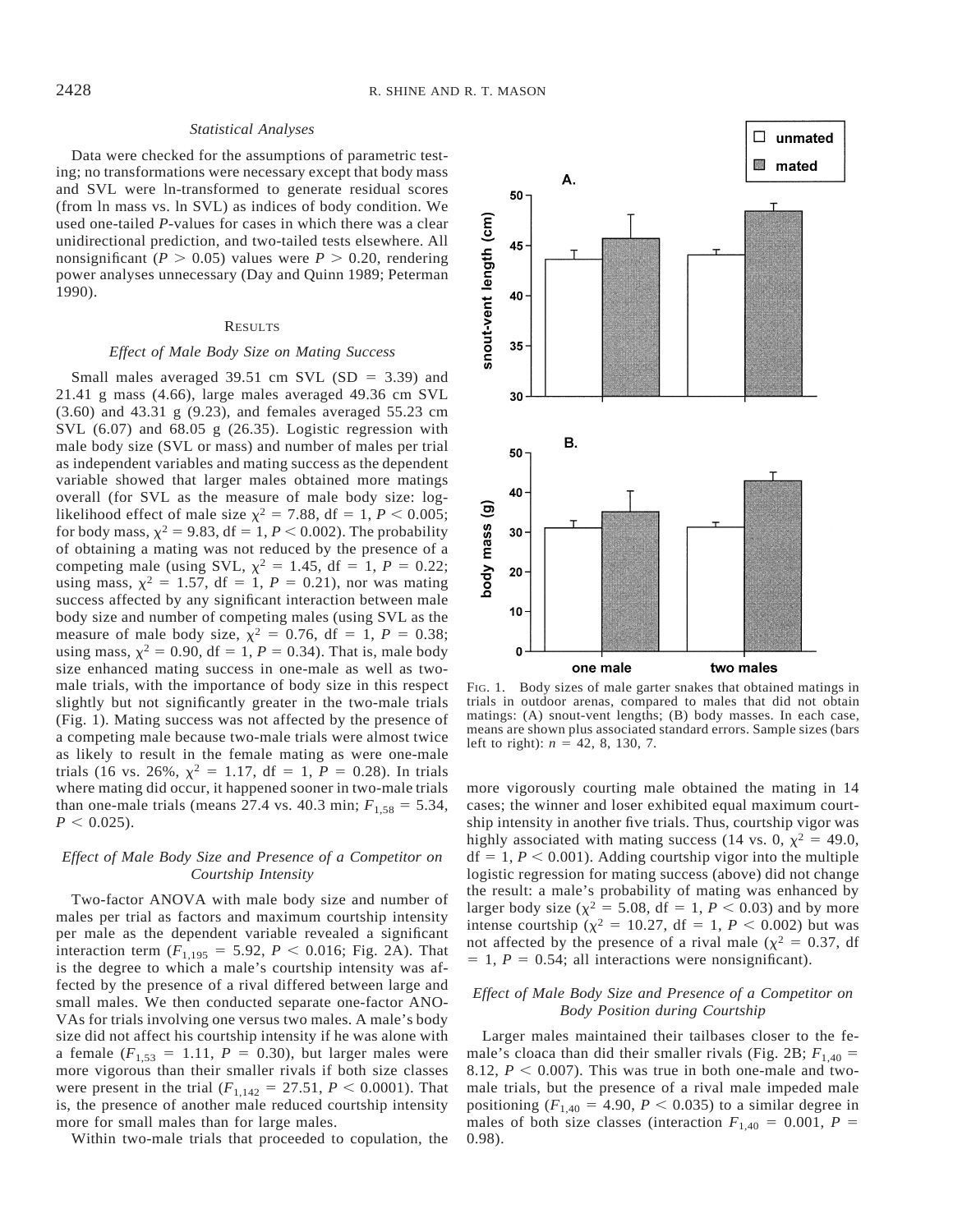

FIG. 2. Effect of the presence of a rival male on (A) maximum intensity of courtship by male garter snakes; and (B) the mean distance between the male's cloaca and that of the female he is courting. Data are shown separately for large  $($ >45 cm snout-vent length) and small  $(\leq 45 \text{ cm})$  males and for trials when the male was alone with the female versus when another male was also present. The two-male trials always consisted of one small plus one large male. Means are shown plus associated standard errors. Sample sizes (bars left to right): (A)  $n = 29, 25, 72, 73$ ; (B)  $n = 15, 9, 10$ , 10.

Detailed inspection of sequential changes in tail position confirmed that males do indeed push the tails of their rivals away from the female's cloaca (Fig. 3). To evaluate this point statistically, we calculated the change through time (between successive 10-sec samples) in the distance between each male's cloaca and the female's cloaca; the positions of the two males changed synchronously in this respect, as would be predicted if they push each other (for data in Fig. 3,  $n =$ 15 time samples,  $r = 0.53$ ,  $P < 0.05$ ). The female was stationary throughout this trial, so that the synchronized displacements of males indicate direct interaction between them.

## *Female Ability to Resist Hypoxia as a Determinant of Mating*

Caudocephalic stroking prior to trials elicited cloacal gaping after 0–20 strokes (mean =  $5.49$ , SD =  $6.99$ ). Females in poor body condition (low mass relative to SVL, as mea-



FIG. 3. Changes through time in the positions of the cloacae of two courting male garter snakes relative to the cloaca of the female that they are courting. Courting males attempt to keep their cloaca close to the female's to facilitate intromission if she gapes the cloaca open; rival males push each other's tails out of the way. The large male was 50.7 cm snout-vent length and 46.2 g; the small male was 41.8 cm snout-vent length and 23.3 g.

sured by residual scores from a general linear regression of ln-transformed mass vs. SVL) gaped after fewer strokes (*n*  $= 240$ ,  $r = -0.12$ , one-tailed prediction,  $P = 0.03$ ). Females that gaped readily were more likely to mate (comparing females that mated to those that did not, for time to gape,  $F_{1,244}$  $=$  3.65, one-tailed prediction,  $P \le 0.026$ ). Within the subset of trials in which mating occurred, more rapid pretrial elicitation of cloacal gaping was associated with more rapid mating ( $n = 56$  trials,  $r = 0.44$ ,  $P < 0.001$ ). Thus, females in poor condition, who were less able to resist handling stress, were the most likely to mate in our trials.

# *Effect of Male Body Size on Ability to Resist Displacement by Rival Males*

The force required to displace 20 males (range 37–54 cm SVL) ranged from 10–55 g on the Pesola scale. Male body temperatures were all within a narrow range  $(28.0-31.4^{\circ}C)$ and were not correlated with the force required to displace the male from the female's body; thus, temperature was not included as a covariate in our analyses. Not surprisingly, larger males required more force to displace (force required vs. male SVL,  $n = 20$ ,  $r = 0.89$ ,  $P < 0.0001$ ).

## **DISCUSSION**

Our data challenge previous interpretations of selective forces operating on male body size in this system. Intense male-male rivalry, including vigorous physical battles for optimal positioning on the female, is a central feature of courtship and mating of garter snakes at the large Manitoba dens. Our data confirm that males do indeed physically displace their rivals, and that larger males are likely to have an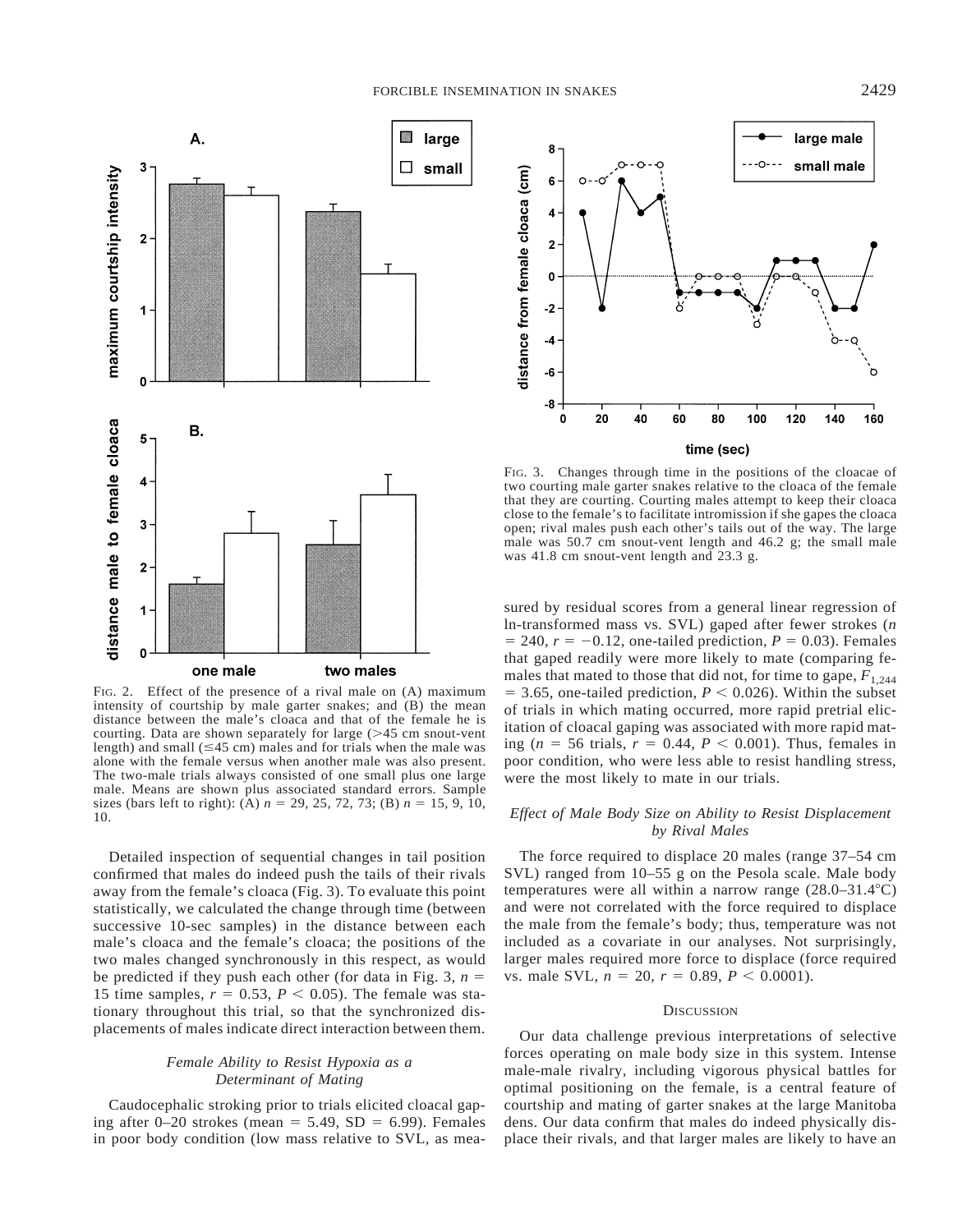advantage in this endeavor. Courtship vigor is closely associated with mating success (as in our previous studies; Shine et al. 2004a), and males adjust their vigor both to their own body size and to the presence of rival males (Fig. 2). Thus, intuition suggests that the higher mating success of larger males in this population reflects the advantages of larger body size in male-male competition. However, our arena trials showed the same mating advantage to larger body size even when no competitors were present, indicating that male-female rather than male-male interactions are most important in this respect.

Our study also clarifies the nature of those male-female interactions. Although many cases of female choice for larger males have been reported (Andersson 1994; Breuker and Brakefield 2002; Candolin 2003; Eberhard and Cordero 2003), female garter snakes rarely have the opportunity to exercise such a choice. Courtship typically involves attention from multiple males, several of which simultaneously vie to insert a hemipenis as soon as the female's cloaca gapes open. There is no way for the female to choose a particular male under these conditions. Also, cloacal gaping is induced by hypoxic stress rather than sexual receptivity; the response is elicited as easily from males as from females, in response to caudocephalic stroking similar to that performed by courting males (Shine et al. 2003a). Such courtship can rapidly empty the air from the lungs of even a large female (Shine et al. 2003a). The present study found that females were more likely to accept a mating if they were unable to resist hypoxia due to caudocephalic stroking and that females in poor body condition were particularly susceptible in this respect. These data strongly support the hypothesis that larger body size enhances male mating success because it facilitates coercive mating, rather than because of advantages associated with male-male rivalry or a female preference for larger males.

This conclusion stands in strong contrast to those of previous studies. Published discussions on sexual size dimorphism in snakes consistently have focused on male-male rivalry as the primary selective force for larger body size in males (Gibbons 1972; Shine 1978, 1994). Indeed, field studies have confirmed a strong size advantage in male-male combat bouts and hence, mating opportunities, for males of one viper species (*Vipera berus*, Madsen et al. 1993) and one python (*Morelia kinghorni*, Fearn et al. 2005). Data from captive snakes suggest that larger size often may be an advantage in physical combat between males (*Agkistrodon contortrix*, Schuett and Gillingham 1989; Schuett 1997). Despite early reports that such advantages may be minimal in species that lack ritualized male-male combat (Shine 1986; Joy and Crews 1988), detailed studies have revealed significant (albeit more modest) increases in mating success with male body size in such taxa (Madsen and Shine 1993; Weatherhead et al. 1995; Luiselli 1996). This pattern has been attributed to the ability of larger males to physically outmaneuver their smaller rivals during courtship; the most extensive data in this respect come from the subject of the current study, *T. sirtalis parietalis*, in which larger males attained more matings both in the field and in (multiple-male) arena trials (Shine et al. 2000a, 2004a). However, the possibility that male size influences mating success via an ability to force copulations, rather than (or as well as) via male-male rivalry, has remained virtually untested in reptiles as in other types of organisms.

In combination with previous studies, our data show that body size may enhance mating success in male garter snakes via a surprisingly complex set of pathways: larger males are more vigorous courters (Fig. 2A), are better able to keep their tailbase close to the female's cloaca during courtship (Fig. 2B), are better able to resist being displaced by other males, target their courtship toward larger females (Shine et al. 2001a), and are better able to force female cooperation (Fig. 1). These variables doubtless interact in complex ways; for example, the ability to maintain an optimal position may be related to courtship vigor and resistance to displacement. However, our logistic regression showed that larger males obtained more matings even after courtship vigor was factored out of the analysis, so the body-size advantage to mating is not driven only by vigor of courtship. Similarly, the relationship between male body size, courtship vigor, and extent of male-male rivalry is complex. Males reduce courtship vigor if another male is present, parasitizing the other male's activities so that a mating can be obtained with lower energy expenditure (Shine et al. 2003b). The decrease in courtship vigor is greater in smaller males than in larger conspecifics (Fig. 2). Because the probability that a female will mate is higher if more than one male is present, a male may actually benefit from the presence of a rival. In summary, larger body size enhances a male garter snake's mating success via complex pathways; the only fitness-relevant task in which performance is known to be unaffected by body size is the rate of mate location (male size does not affect rate of arrival at a newly emerged female; and earlier arrival does not increase the probability of mating; Shine et al. 2005).

One important complication with coercive mating, however, is that the females least able to resist forcible insemination may be smaller, weaker, or in lower body condition than most other females within the population and, hence, be less likely to reproduce in the following summer (and/or more likely to produce a smaller litter of less viable neonates if they do so). Thus, the ability to forcibly inseminate females may not increase the number of offspring that a male sires as much as it enhances the number of copulations that he obtains. This situation occurs in Manitoban garter snakes: females that are in relatively poor condition not only are easier to inseminate forcibly (current study) but also are less likely to produce offspring (Whittier and Crews 1990). Also, some of the females that are forcibly inseminated are too small to produce offspring (Shine et al. 2000b, 2004b). However, the reverse effect also may occur, because a larger, stronger male may be able to obtain matings with larger females than could his smaller, weaker rivals. Indeed, larger males do court and mate larger females in this system (Shine et al. 2001a). Thus, forcible insemination might favor larger body size in males because of advantages in mate quality as well as number of matings. Additional data are needed to clarify the relative fitness benefits accruing from forcible insemination versus matings driven by female choice.

Given that larger body size strongly enhances male mating success, why do females attain larger mean adult body sizes than do conspecific males in this population, as in most or all other garter snake species (Shine 1994; Rossman et al.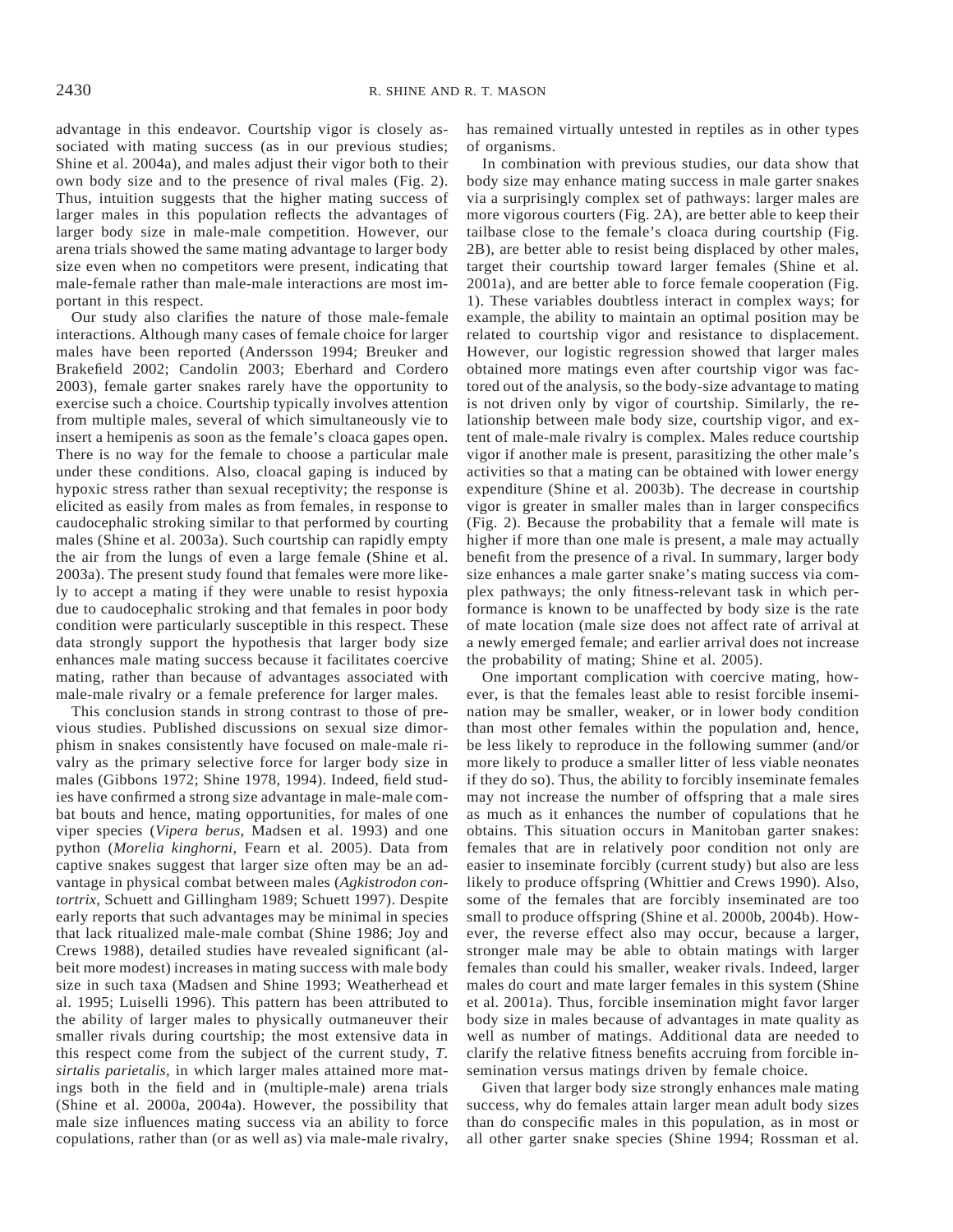1996)? Presumably, the answer involves even stronger selective advantages to large body size in females. In keeping with this interpretation, larger females produce larger litters of larger neonates than do smaller conspecifics, and larger females are less vulnerable to attack by predatory crows (Rossman et al. 1996; Shine et al. 2001b).

More broadly, our study identifies a potential flaw in the widely accepted conclusion that in mating systems with overt male-male rivalry, the higher mating success of larger males reflects the advantages of larger body size in male-male competition (Andersson 1994). In practice, it is difficult to distinguish between forcible insemination and male-male rivalry as selective forces for large size in males, because these two behaviors often may occur simultaneously (Berry and Shine 1980; Smuts and Smuts 1993; Andersson 1994; Eberhard and Cordero 2003). For example, Andersson's (1994) encyclopedic review of empirical evidence for the operation of sexual selection (table 6.A) identified 57 case studies in which selection was shown to favor larger body size in males. The selective advantage to larger size was attributed to female choice in 19 of these taxa, male-male contests in 29, and both female choice and male contests in another nine cases. None of these cases were attributed to forcible insemination, although the interpretation might be plausible in several of these taxa. This situation may reflect a widespread reluctance of scientists to interpret sex-specific traits as adaptations for coercive mating (Thornhill and Thornhill 1992). Male-male rivalry is much easier to document than is forcible insemination, especially if the courtship behaviors of males superficially involve gentle persuasion rather than overt harassment (Shine et al. 2003a). Even if coercive mating is suspected, it is difficult to demonstrate, for example, it is hard to distinguish from female choice for vigorously courting males (Thornhill 1987; Eberhard 2002; Eberhard and Cordero 2003).

Some of the best opportunities to resolve this ambiguity may come from situations in which a male's ability to obtain forcible matings is enhanced, not by larger body size, but by some other phenotypic trait less relevant to other potential male-male and male-female interactions. In this case, the functional significance of the trait in question may be more clearcut. For example, smaller (not larger) male body size may enhance a male's ability to obtain coercive matings in viviparous fishes, because agility and inconspicuousness are more important than strength in this system (Bisazza et al. 2000, 2001). Even clearer are cases in which males possess specialized structures that facilitate forcible mating, as in some species of turtles (rugose paracloacal scales, Berry and Shine 1980), scorpionflies (the dorsal clamp, Thornhill 1980; Thornhill and Sauer 1991), water striders (abdominal ventral processes, Arnqvist and Rowe 2002) and crickets (the gin trap, Sakaluk et al. 1995). Unfortunately, larger body size may be the phenotypic trait most commonly linked to performance in a wide variety of fitness-relevant tasks, so that we cannot afford to ignore this issue, despite its logistical difficulties. Disentangling the relative importance of the multiple, fundamentally different pathways (female choice, malemale rivalry, forcible copulation) by which larger body size enhances male mating success remains an important challenge for future work.

#### **ACKNOWLEDGMENTS**

We thank A. Johnson, G. Johnson, J. Webb, and A. Lane for help and encouragement, and the Manitoba Dept. of Natural Resources (especially D. Roberts) for permits and logistical support. Financial assistance was provided by the Australian Research Council and the Australian Academy of Science (Graeme Caughley Traveling Fellowship to RS), and by a National Science Foundation National Young Investigator Award (IBN-9357245), and the Whitehall Foundation (W95-04) to RTM. Research was conducted under the authority of Oregon State University Institutional Animal Care and Use Committee Protocol no. LAR-1848B, and in accord with the U.S. Public Health Service ''Policy on Humane Care and Use of Laboratory Animals'' and the National Institutes of Health ''Guide to the Care and Use of Laboratory Animals.''

#### LITERATURE CITED

- Andersson, M. 1994. Sexual selection. Princeton Univ. Press, Princeton, NJ.
- Arnold, S. J. 1983. Morphology, performance and fitness. Am. Zool. 23:347–361.
- -. 2003. Performance surfaces and adaptive landscapes. Integr. Comp. Biol. 43:367–375.
- Arnqvist, G., and L. Rowe. 2002. Antagonistic coevolution between the sexes in a group of insects. Nature 415:787–789.
- Berry, J. F., and R. Shine. 1980. Sexual size dimorphism and sexual selection in turtles (order Chelonia). Oecologia 44:185–191.
- Bisazza, A., S. Manfredi, and A. Pilastro. 2000. Sexual competition, coercive mating and mate assessment in the one-sided livebearer, *Jenynsia multidentata*: Are they predictive of sexual dimorphism? Ethology 106:961–978.
- Bisazza, A., G. Vaccari, and A. Pilastro. 2001. Female mate choice in a mating system dominated by male sexual coercion. Behav. Ecol. 12:59–64.
- Breuker, C. J., and P. M. Brakefield. 2002. Female choice depends on size but not symmetry of dorsal eyespots in the butterfly *Bicyclus anynana*. Proc. R. Soc. Lond. B 269:1233–1239.
- Candolin, U. 2003. The use of multiple cues in mate choice. Biol. Rev. 78:575–595.
- Day, R. W., and G. P. Quinn. 1989. Comparisons of treatments after an analysis of variance in ecology. Ecol. Monogr. 59: 433–463.
- Eberhard, W. G. 2002. The function of female resistance behavior: intromission by male coercion vs female cooperation in sepsid flies (Diptera: Sepsidae). Rev. Biol. Trop. 50:485–505.
- Eberhard, W. G., and C. Cordero. 2003. Sexual conflict and female choice. Trends Ecol. Evol. 18:438–439.
- Fearn, S., L. Schwarzkopf, and R. Shine. 2005. Giant snakes in tropical forests: a field study of the Australian scrub python, *Morelia kinghorni*. Wildl. Res. 32:193–201.
- Gibbons, J. W. 1972. Reproduction, growth and sexual dimorphism in the canebrake rattlesnake (*Crotalus horridus atricaudatus*). Copeia 1972:222–227.
- Gregory, P. T. 1974. Patterns of spring emergence of the red-sided garter snake (*Thamnophis sirtalis parietalis*) in the Interlake region of Manitoba. Can. J. Zool. 52:1063–1069.
- Gregory, P. T., and K. W. Stewart. 1975. Long-distance dispersal and feeding strategy of the red-sided garter snake (*Thamnophis sirtalis parietalis*) in the Interlake of Manitoba. Can. J. Zool. 53: 238–245.
- Joy, J. E., and D. Crews. 1988. Male mating success in red-sided gartersnakes: size is not important. Anim. Behav. 36:1839–1841.
- Lande, R., and S. J. Arnold. 1985. Evolution of mating preference and sexual dimorphism. J. Theor. Biol. 117:651–664.
- Luiselli, L. 1996. Individual success in mating balls of the grass snake, *Natrix natrix*: size is important. J. Zool. (Lond.) 239: 731–740.